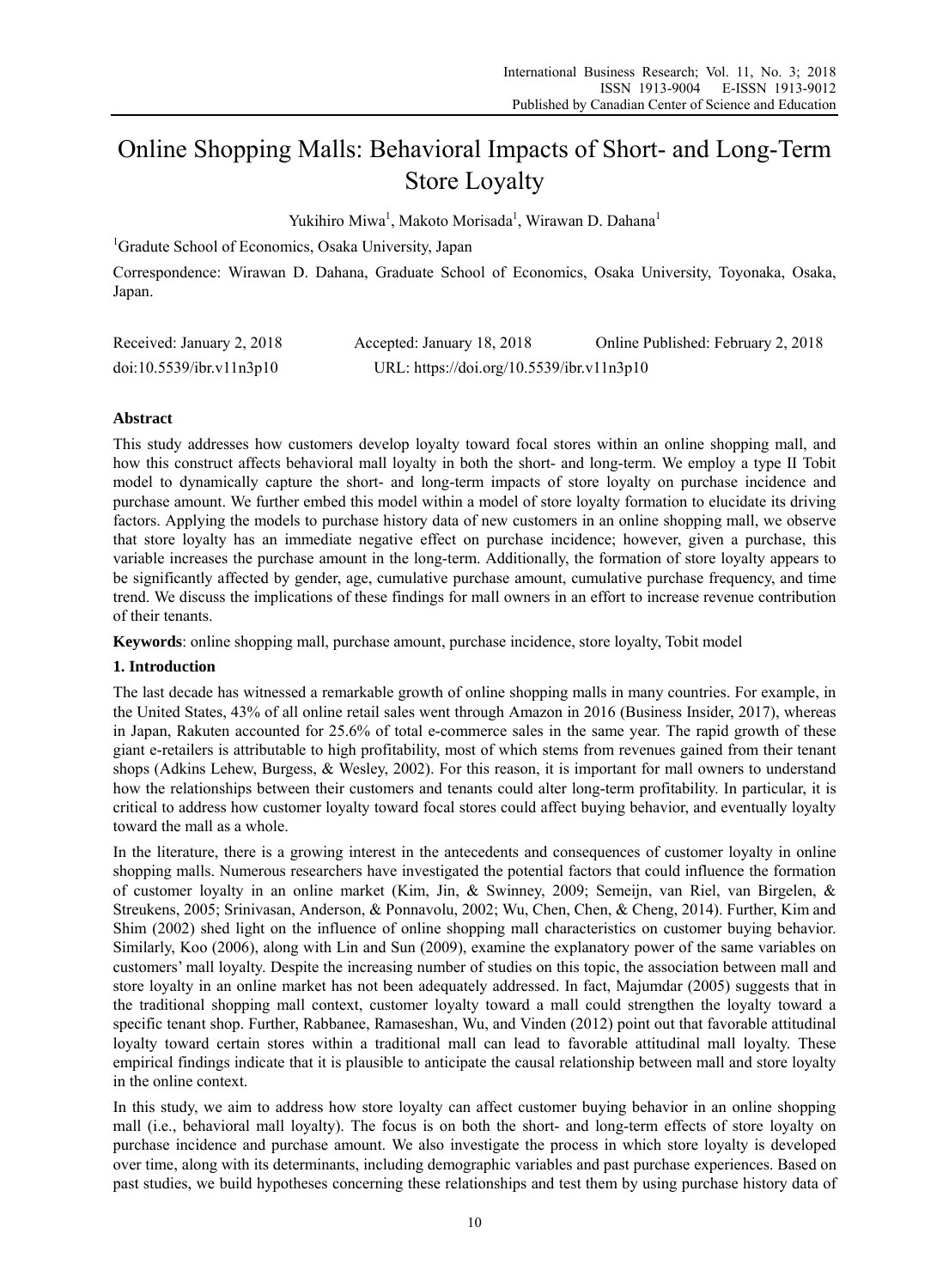new customers in an online shopping mall. The results reveal that short-term loyalty has a negative effect on purchase incidence; however, in the long-term, this variable appears to increase the purchase amount in each transaction. Further, we find the significant effects of gender, age, cumulative purchase amount, and cumulative purchase frequency on the formation of long-term store loyalty.

The contributions of this study are threefold. First, to our knowledge, this study is the first to investigate the association between store and mall loyalty in an online market. Thus, the analysis could provide external validity concerning previous findings in a traditional shopping mall. Second, the decomposition of store loyalty effect into short- and long-term effects enables us to capture how the evolution of this variable would impact purchase frequency and purchase amount over time. Finally, we expect findings from this study to be useful for mall owners in an effort to better understand how the relationships between their customers and tenants could lead to a change in company revenue.

The remainder of this paper is structured as follows. In Section 2, we review previous studies related to mall and store loyalty. Subsequently, Section 3 describes the analytical framework of this study and states the hypotheses. Sections 4 and 5 illustrate the proposed model and the data used in the empirical analysis, respectively. In Sections 6 and 7, we report the estimation results and discuss the managerial implication, respectively. Finally, in Section 8, we provide the concluding remarks and limitations of this study.

## **2. Literature Review**

The concept of store loyalty has been well documented in the literature. From a marketer's point of view, store loyalty is an important variable that can positively affect customers' purchase amount and purchase frequency (Umashankar, Bhangwat, & Kumar, 2017). In shopping malls, customer loyalty toward certain focal stores is crucial because of its potential influence on both store sales and mall profitability (Babin & Attaway, 2000), as tenant shops usually offer product assortments that are imperfect substitutes to each other (Haytko & Baker, 2004). Researchers distinguish store loyalty from mall loyalty, in which the latter can be defined as a shopper's attitudinal predisposition consisting of intentions to continually patronize the mall through repeat shopping (Chebat, Hedhli, & Sirgy, 2009). According to Hedhli, Chebat, and Sirgy (2013), the formation of mall loyalty is influenced by the ease of access to a mall and the ability of a mall to provide customers with products that meet their needs. Further, Haj-salem, Chebat, Michon, and Oliveira (2016) indicate that the formation of mall loyalty is different between male and female customers; that is, while male customers' loyalty is likely to be driven by prices, female customers rely on their perceived value of product offerings in developing mall loyalty.

Few researchers have attempted to investigate the association between store and mall loyalty in traditional shopping malls. For example, using data of Indian customers, Majumdar (2005) revealed that higher mall loyalty leads to higher store loyalty. In fact, in an effort to gain loyal customers, it is common for mall owners to assist their tenants by undertaking product recommendations (Hendershott, Hendershott, & Hendershott, 2001) or providing attractive shopping experiences (Haytko & Baker, 2004). As a result, customers who have strong mall loyalty would perceive less risk when shopping at unfamiliar stores within the mall.

Unlike traditional shopping malls, online shopping malls have several distinct features. First, while the number of stores is limited by mall capacity in traditional malls (Corstjens & Lal, 2000), online shopping malls can virtually have an 'unlimited' number of tenants. Moreover, the stores in online shopping malls can virtually sell a large variety of products on an e-commerce site because there is almost no restriction of product inventory. Second, to facilitate shopping behavior of their customers, mall owners can flexibly rearrange the layout of their websites at a lower cost (Hendershott et al., 2001). Finally, customers can access online shopping malls to shop from anywhere by using Internet-connected devices. Researchers point out that mall owners can leverage these features to enhance the loyalty toward the mall, as well as toward the stores (Ahn, Ryu, & Han, 2003; Koo, 2006).

Yet, the investigation into how customers develop loyalty in online shopping malls is still sparse. Among the few available studies, Koo (2006), along with Lin and Sun (2009), try to identify several determinants of customer loyalty toward online shopping malls. However, these studies do not account for the role of store loyalty. As previously mentioned, store loyalty can have a positive effect on customers' mall loyalty in traditional shopping malls (Rabbanee et al., 2012), but it is still unclear whether this finding holds in the context of an online market. Further, the extant literature has not addressed whether or how store loyalty would affect customer buying behavior in both the short- and long-term.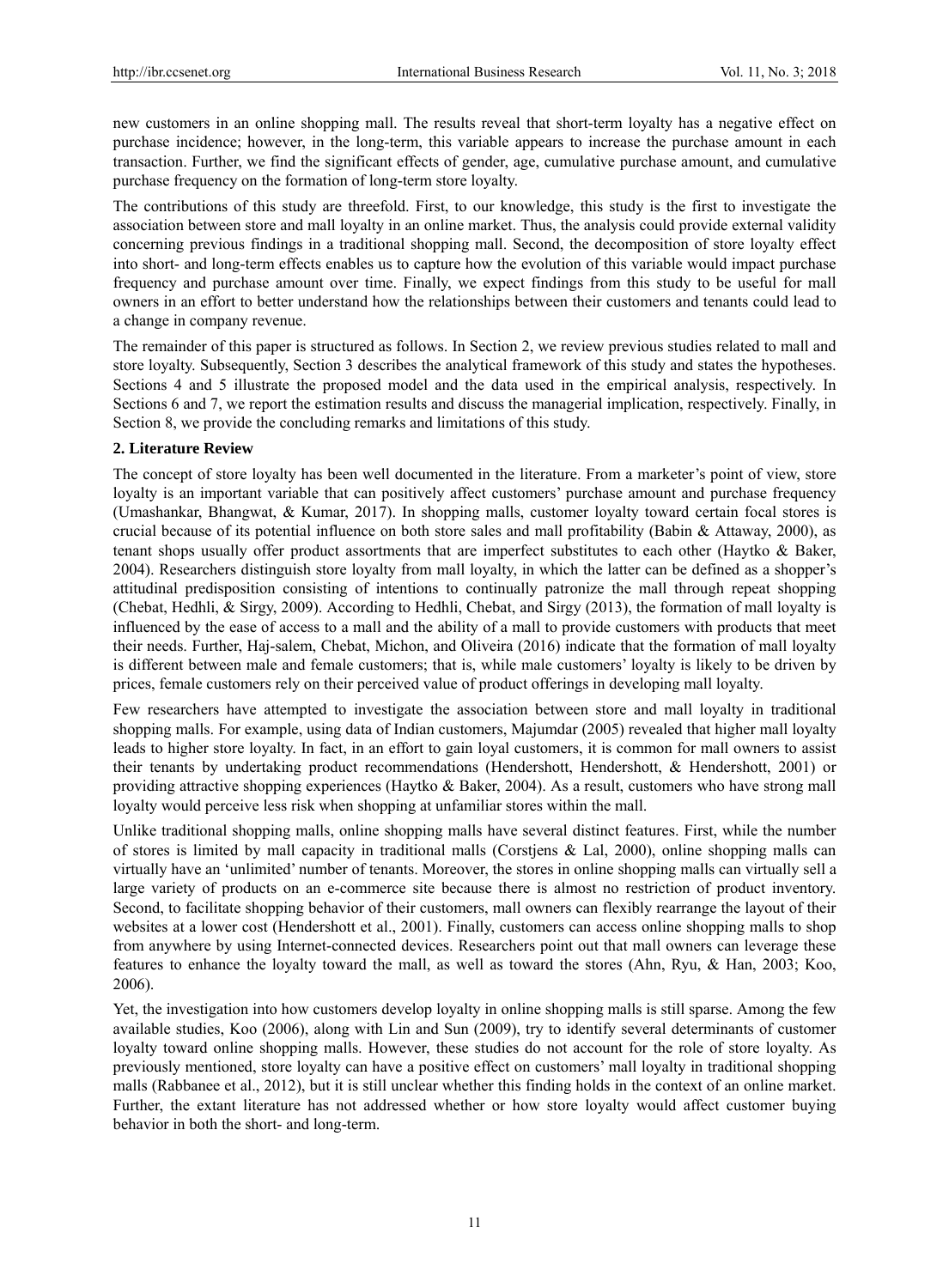## **3. Analytical Framework and Hypotheses**

## 3.1 Overview

Figure 1 shows the analytical framework of this study. As previously outlined, our main objective is to examine the potential effects of store loyalty on mall loyalty of online shopping mall customers. Additionally, we investigate how store loyalty is affected by customer demographics and other behavioral variables. We define store loyalty as the biased behavioral response (i.e., repurchase) by customers with respect to some focal stores out of hundreds of stores within a mall (Bloemer & Ruyter, 1998). Here, focal stores refer to stores that are frequently used by a customer and account for more than 60% of share of wallet. We distinguish between shortand long-term store loyalty to capture its immediate and dynamic effects on customer behavior. The former concerns the immediate effect of previous relative spending in the focal stores, whereas the latter refers to the carry-over effect of relative store visits in the focal stores over a longer time period. In so doing, we expect that successive purchase behaviors would be affected by store choice behavior in the current period. If customers are satisfied with the focal stores, this should render favorable impacts on future purchase probability or purchase amount (S winyard, 1993 3).

The basic premise of this study is that if a customer continues to patronize the focal stores for a long period, she or he is expected to perceive a higher switching cost when shopping in unfamiliar stores. In this case, the risk perceived by the customer will be high (Stranahan & Kosiel, 2007), but eventually results in a lower purchase intention in the stores (Samadi & Yaghoob-Nejadi, 2009). Therefore, in the long-term, customer purchases are likely to concentrate in a few focal stores, and we anticipate that this tendency will affect the way customers spend money in a mall, and the extent to which they intend to repurchase. The notion that store loyalty can affect purchase probability and purchase amount, which we treat as behavioral indicators of mall loyalty, is consistent with the findings reported by Rabbanee et al. (2012). However, in contrast to the study, we model the effects of store loyalty on mall loyalty in a dynamic manner, and empirically examine the model using actual purchase history data.



Figure 1. Analytical Framework

In addition, we explore how store loyalty evolves over time by accounting for the potential effect of demographic variables and past purchase experiences. Studies provide evidence that cognitive processes and behavioral patterns are heterogeneous among customers with different gender and age (Fisher & Dubé, 2005; Lian & Yen, 2014; Meyers-Levy & Maheswaran, 1991; Meyers-Levy & Sternthal, 1991). Therefore, we presume that the difference may also apply to the case of store loyalty formation, provided that the process involves customer evaluation of products offered by stores in which they are purchased. Further, as suggested by Swinyard (1993), the quality of past buying experiences may influence customers' future purchase intentions. Thus, we expect store loyalty to be partially driven by past experience variables, which are operationalized as cumulative purchase frequency and cumulative purchase amount. Furthermore, since our focus is on online customers, we consider the effect of the type of device used by customers to access the mall's website. A previous study by Wang, Malthouse, and Krishnamurthi (2015) indicates that mobile device users are more likely to purchase more frequently and order higher quantities than those who use fixed PCs when buying online.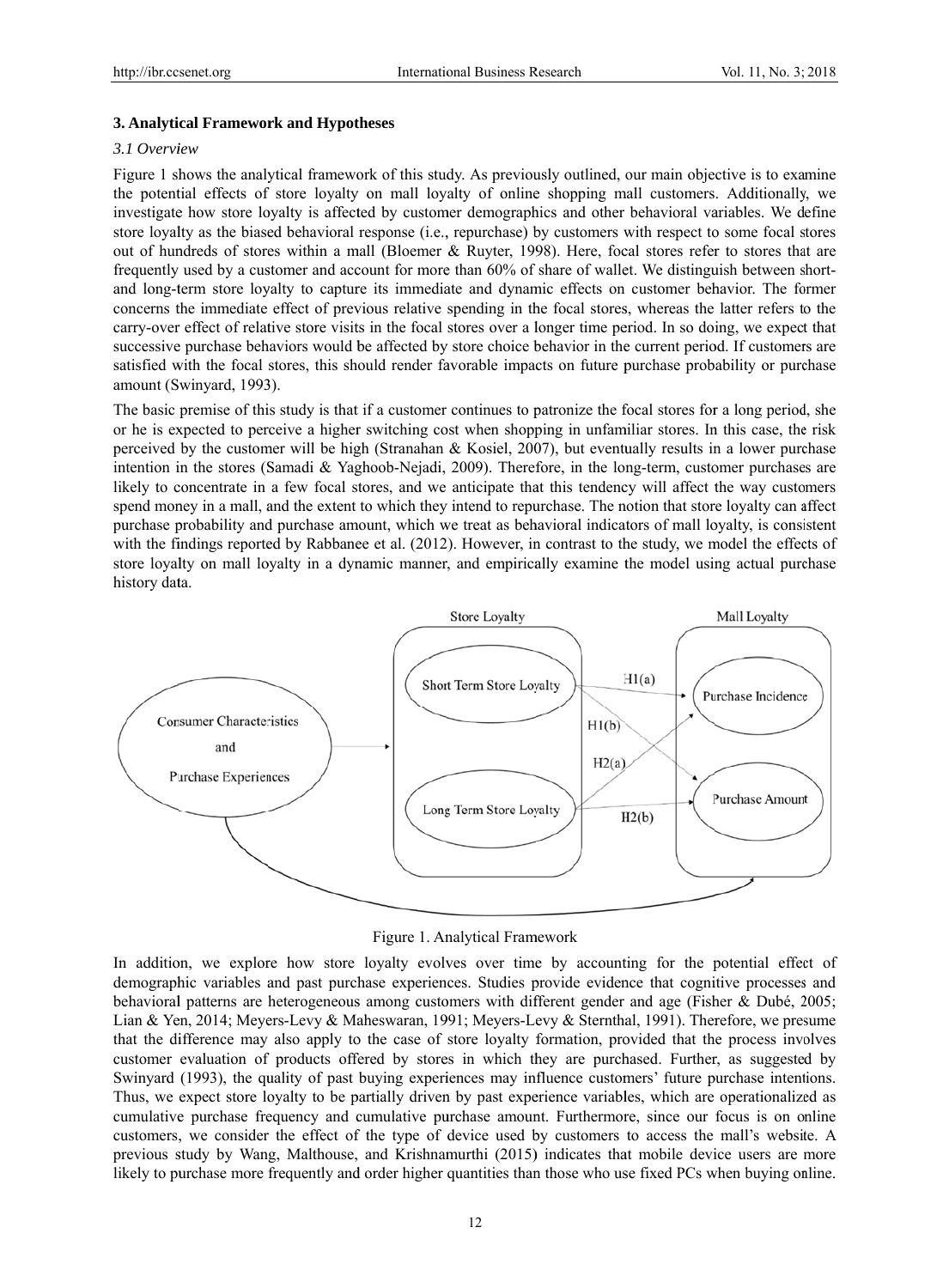Finally, because loyalty is negatively correlated with price consciousness (Ailawadi, Pauwels, & Steenkamp, 2008), we anticipate that the extent to which customers buy products on promotion will have a negative effect on store loyalty formation.

## *3.2 Hypotheses*

# 3.2.1 The Effects of Short-Term Store Loyalty

Researchers have used behavioral metrics, such as purchase amount and probability, repeat purchases, and buying pattern, as surrogates for true customer loyalty (Kumar & Shah, 2004). In online shopping malls, where there are a large number of tenant shops, customers may exhibit favorable attitudes toward, and frequently buy at, multiple stores (i.e., focal stores). In this study, we define short-term store loyalty as the percentage of purchase amount spent at the focal stores in the previous purchase occasion. Higher short-term store loyalty is a sign of temporal customer satisfaction toward focal stores. That is, loyal customers may perceive focal stores as offering higher quality and value, or better prices relative to its competitors (Sirohi, McLaughlin, & Wittink, 1998). This satisfactory buying experience in focal stores should enhance subsequent customer purchase intention and behavior in the mall (Swinyard, 1993). In other words, short-term store loyalty should increase purchase probability and purchase amount in the subsequent purchase occasion. Hence,

H1(a): Short-term store loyalty positively affects subsequent purchase incidence.

H2(a): Short-term store loyalty positively affects subsequent purchase amount.

## 3.2.2 The Effects of Long-Term Store Loyalty

Long-term store loyalty refers to repetitive purchasing behavior at focal stores over a longer time period. This variable captures the cumulative experiences of customers and focal stores; thus, reflecting favorable relationships between the two parties. Research studies suggest that long-term store loyalty entails a high level of satisfaction and trust (Bloemer & Ruyter, 1998; Garbarino & Johnson, 1999; Kumar, Pozza, & Ganesh, 2013; Mittal & Kamakura, 2001). Note that in online shopping malls, there are numerous stores for which customers are unfamiliar. Typically, customers perceive higher risk when making a purchase in unfamiliar stores (Stranahan & Kosiel, 2007), which leads to lower purchase intention (Samadi & Yaghoob-Nejadi, 2009). Thus, the switching cost should be high for customers who are satisfied with, or trust in, certain focal stores. Further, since satisfaction is positively associated with store image (Bloemer & Ruyter, 1998), and store image is positively associated with shopping mall image (Finn & Louviere, 1996), it can be argued that long-term store loyalty should result in a better perception of the mall. Erdil (2015) asserts that positive image decreases perceived risk of online shopping, which eventually positively affects purchase frequency and purchase amount. Hence,

H1(b): Long-term store loyalty positively affects subsequent purchase incidence.

H2(b): Long-term store loyalty positively affects subsequent purchase amount.

## **4. Model**

In this section, we describe a stochastic model to delineate the relationship between store loyalty and mall loyalty, as well as the influencing factors of store loyalty formation. We employ a type II Tobit model to examine the effect of store loyalty on purchase incidence and purchase amount. This model is frequently used in marketing research to analyze censored data (Ansari, Mela, & Neslin, 2008). Here, we apply this modeling to the customer decision of whether or not to purchase in each period, and if so, how much to spend.

We let  $b_{it}$  be an indicator function concerning whether or not customer *i* makes a purchase at time *t*. Given a purchase, the log of amount spent by the customer is denoted by  $p_{it}$ . Denoting the latent utility of making a purchase by  $b_{it}^*$ , we have the following equations:

$$
b_{it} =\begin{cases} \text{Buy} & \text{if } b_{it}^* > 0\\ \text{No Buy} & \text{if otherwise} \end{cases}
$$
 (1)

$$
p_{it} = \begin{cases} \text{Purchace amount} & \text{if } b_{it}^* > 0\\ 0 & \text{if otherwise} \end{cases} \tag{2}
$$

Further, we denote (long-term) customer store loyalty up to purchase occasion  $t$  by  $sl_{it}$ . This variable reflects the formation of customer store loyalty over time. We operationalize this variable as follows: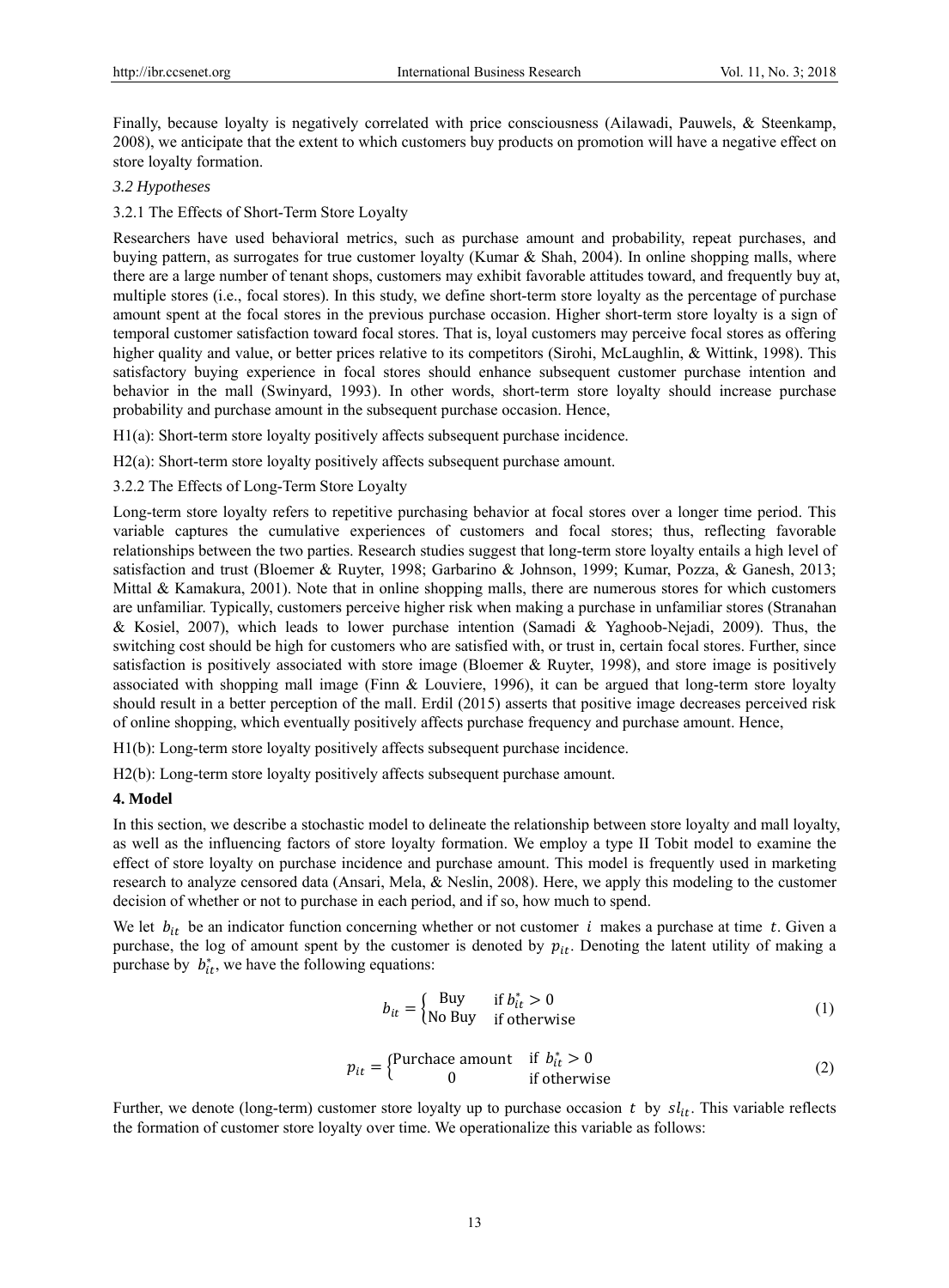$$
sl_{it} = 1 - \frac{Store_{it}}{Freq_{it}} \tag{3}
$$

Here,  $Store_{it}$  and  $Freq_{it}$  are the cumulative number of stores the customer shopped in and the cumulative purchase frequency, respectively. Verifiably, this variable ranges from 0 to 1, where a higher value corresponds with higher store loyalty. If a customer buys at different stores every time she or he makes a purchase, this variable is equal to 0 because  $Store_{it} = Freq_{it}$ , which means perfectly disloyal customers. Conversely, if a customer buys at the same store in every purchase occasion, the value will converge to 1, the highest level of store loyalty.

We assume that customer utility from buying a product  $b_{it}^*$ , the amount spent  $p_{it}$ , and long-term store loyalty  $p_{it}$ , are determined by such factors as customer characteristics, customer experience, store loyalty, and time effects. These relationships are modeled as follows, where the subscripts  $b$ ,  $p$ , and  $sl$  correspond to purchase incidence, purchase amount, and store loyalty, respectively; further,  $e_{bit}$ ,  $e_{pit}$ , and  $e_{scit}$  are error terms that follow a multivariate normal distribution,  $N(0, \Sigma)$ :

$$
b_{it}^* = \text{Customer Characteristics}_{bi} + \text{Experience}_{bit} + \text{Store Loyalty}_{bit} + \text{Time Effect}_{bit} + e_{bit}
$$
 (4)

$$
p_{it}
$$
 = Customer Characteristics<sub>pi</sub> + Experience<sub>pit</sub> + Store Loyalty<sub>pit</sub> + Time Effect<sub>pit</sub> + e<sub>pit</sub> (5)

$$
sl_{it} = \text{Customer Characteristics}_{slit} + \text{Experience}_{slit} + \text{Time Effect}_{slit} + e_{slit}
$$
 (6)

#### *4.1 Customer Characteristics*

We include the variables of gender, age, and device usage in customer characteristics. Denoting the intercepts by Int, the effect of customer characteristics can be written as follows:

Customer Characteristics<sub>bit</sub> = Int<sub>bt</sub> + 
$$
\beta_{b1}^{cc}
$$
Gender<sub>i</sub> +  $\beta_{b2}^{cc}$ Age<sub>i</sub> +  $\beta_{b3}^{cc}$ Device<sub>i</sub> (7)

$$
Customer Characteristics_{pit} = Int_{pt} + \beta_{p1}^{cc} Female_i + \beta_{p2}^{cc} Age_i + \beta_{p3}^{cc} Device_i
$$
\n(8)

Customer Characteristics<sub>slit</sub> = Int<sub>slt</sub> + 
$$
\beta_{s11}^{cc}
$$
 Female<sub>i</sub> +  $\beta_{s12}^{cc}$  Age<sub>i</sub> +  $\beta_{s13}^{cc}$  Device<sub>i</sub> (9)

We use a dummy variable for gender that equals 0 if a customer is a male and 1 if otherwise. Further, we follow the categorization of customers' age into Generation X and Generation Y (Dias, 2003), and use a dummy variable indicating whether a customer is younger than 35 years old (i.e., Generation Y) or older. Consistent with Bakewell and Mitchell (2003), we expect to observe different behavioral patterns between men and women. Finally, a dummy variable that indicates whether a customer uses a mobile device or a fixed PC to access the mall's website is included.

# *4.2 Experience Effect*

Experience effect captures the influence of cumulative past shopping experiences of customers with the mall on current purchase behavior and store loyalty formation. In particular, we consider three shopping experience effects: cumulative purchase on deal, purchase amount, and purchase frequency. Cumulative deal proneness refers to a customer's buying experience during price promotion, which is defined as the percentage of products bought on promotion from the first purchase. Cumulative purchase amount and frequency are operationalized as the logarithmic of the total amount that has been spent, and the number of mall visits that have been made, by a customer up to a certain time. Thus, the experience effects are given as follows:

$$
Experience_{bit} = \beta_{b1}^e
$$
Deal Proneness<sub>i,t-1</sub> +  $\beta_{b2}^e$ Amount<sub>i,t-1</sub> +  $\beta_{b3}^e$ Freq<sub>i,t-1</sub> (10)

$$
Experience_{pit} = \beta_{p1}^e
$$
 Deal Proneness<sub>i,t-1</sub> +  $\beta_{p2}^e$ Amount<sub>i,t-1</sub> +  $\beta_{p3}^e$ Freq<sub>i,t-1</sub> (11)

$$
\text{Experience}_{slit} = \beta_{sl1}^e \text{Deal Proneness}_{i,t-1} + \beta_{sl2}^e \text{Amount}_{i,t-1} + \beta_{sl3}^e \text{Freq}_{i,t-1} \tag{12}
$$

## *4.3 Store Loyalty Effect*

The effect of store loyalty on purchase incidence and purchase amount is decomposed into short- and long-term effects as follows: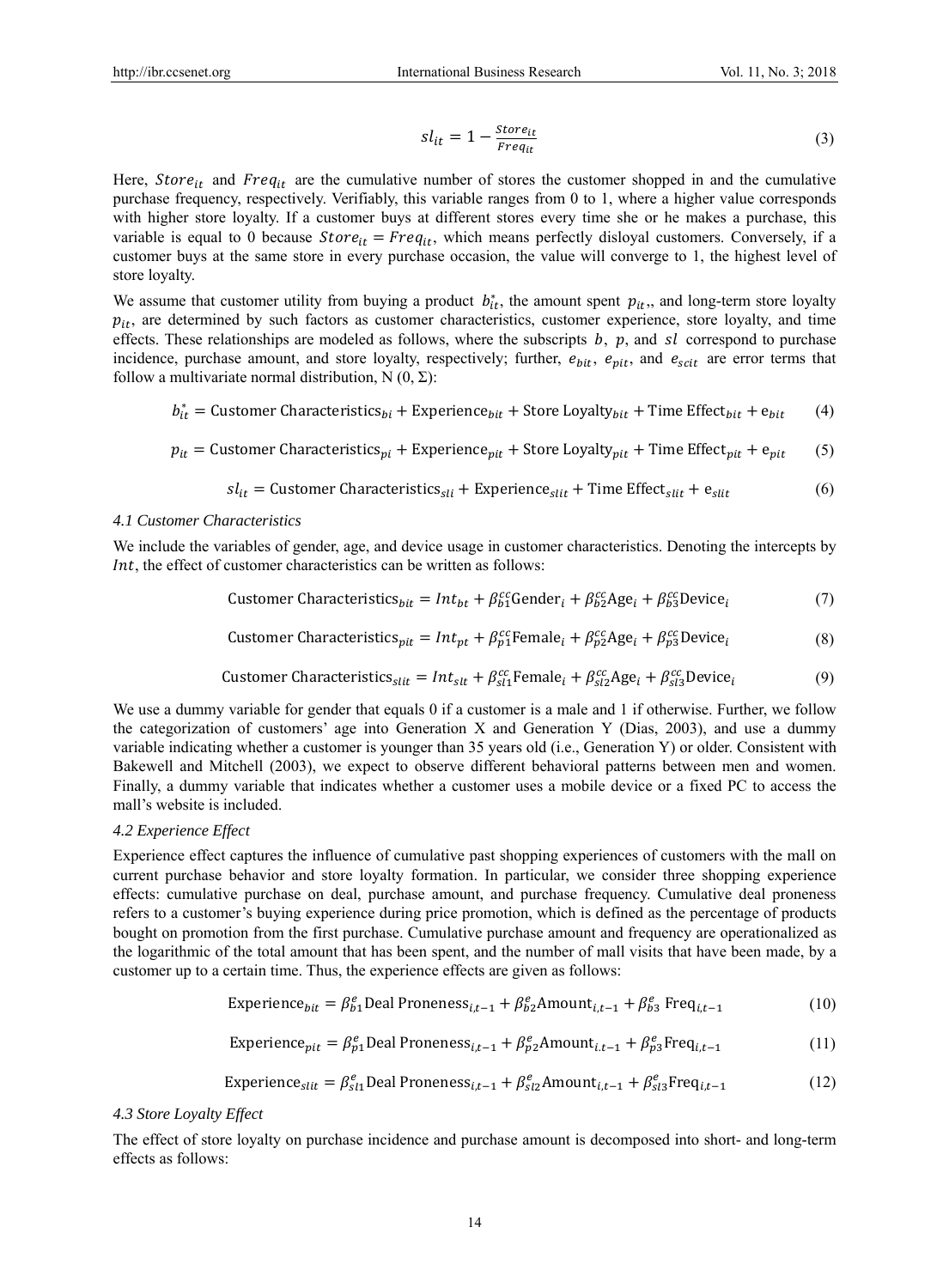$$
Store Loyalty_{bit} = \beta_{b1}^{sl} Short Term_{it} + \beta_{b2}^{sl} Long Term_{it}
$$
 (13)

$$
Store Loyalty_{pit} = \beta_{p1}^{sl} Short Term_{it} + \beta_{p2}^{sl} Long Term_{it}
$$
 (14)

The short-term variable is defined as the proportion of amount spent by a customer at focal stores in the previous purchase occasion, which can be written as follows:

$$
Short Term_{it} = \frac{FS\_ITEM_{it-1}}{MALL\_ITEM_{it-1}}
$$
\n(15)

Here, *FS\_ITEM* and *MALL\_ITEM* are the amount spent at focal stores and the mall, respectively. Further, the long-term effect is captured by the lag of store loyalty variable in the equation (3); that is:

Long Term<sub>it</sub> = 
$$
1 - \frac{Store_{i,t-1}}{Freq_{i,t-1}}
$$
 (16)

#### *4.4 Time Effect*

Additionally, we include a trend variable to capture the effect of the elapsed time since a new customer signed up for mall membership. We expect this variable to positively affect both purchase incidence and amount because customers' trust in the mall should increase as they continue buying from the mall.

$$
Time Effect_{bt} = \beta_{b1}^{te}t \tag{17}
$$

$$
Time Effect_{pt} = \beta_{p1}^{te} t \tag{18}
$$

$$
Time Effect_{slt} = \beta_{sl1}^{te} t \tag{19}
$$

### **5. Data**

The data used in the analysis were provided by an online shopping mall company through a data contest organized by the Joint Association Study Group of Management Science in Japan. The company's name is withheld for confidentiality purposes; however, it is one of the leading e-commerce firms selling fashion-related products, such as apparel and accessories. More than 900 independent tenant shops sell their products on the mall's website. Most of them sell originally branded products, meaning that no two shops sell the same products. The mall owner supports the businesses of its tenants by providing online information that helps customers find the products they wish to buy. In addition, the mall owner sends emails to its customers to cross-sell products or to provide price promotions.

The data contain a record of customers' purchases for one year. A total of 1,009,609 purchases were made by 101,480 customers during this period. The number of orders placed by each customer ranged from 1 to 1,717. Those customers with a very high number of purchases were more likely to be businesses rather than individual customers. Since the focus of this study is on individual customer behavior, we decided to exclude business customers from our sample. To identify business customers, we considered extremely high purchase frequency data as outliers and used the Smirnov–Grubbs test to detect these outliers (Grubbs, 1950). The test resulted in the exclusion of customers who made 43 or more purchases. Since our focus is on new customers, whose store loyalty had not been formed prior to their first purchases, we only include those who signed up in the first month of the observation period. The final sample retained for the analysis was 465. Given the average purchase rate of these customers, we aggregate the purchases into monthly data, resulting in 5,472 observations in total.

Table 1 shows the summary statistics of the sample in the data. The average purchase rate is 0.52 with a standard deviation of 0.18. Average customers spend as much as 116,546 yen during the year, and the value ranges from 19,000 yen to 670,000 yen, indicating considerable heterogeneity in expenditures. The average value of store loyalty variable is relatively low (Mean =  $0.30$ , SD =  $0.23$ ), implying that a large portion of customers shopped in multiple stores during the observation period. However, the maximum value is 0.95, which means that a number of customers are highly loyal to the focal stores. For the composition of customers by age, of the 465 customers, 270 are Generation Y. The percentage of customers who use mobile devices to access the website and place orders is 74%. Further, average customers buy approximately 40% of the products during promotional periods; however, some customers never use price promotion, while others are totally deal-prone.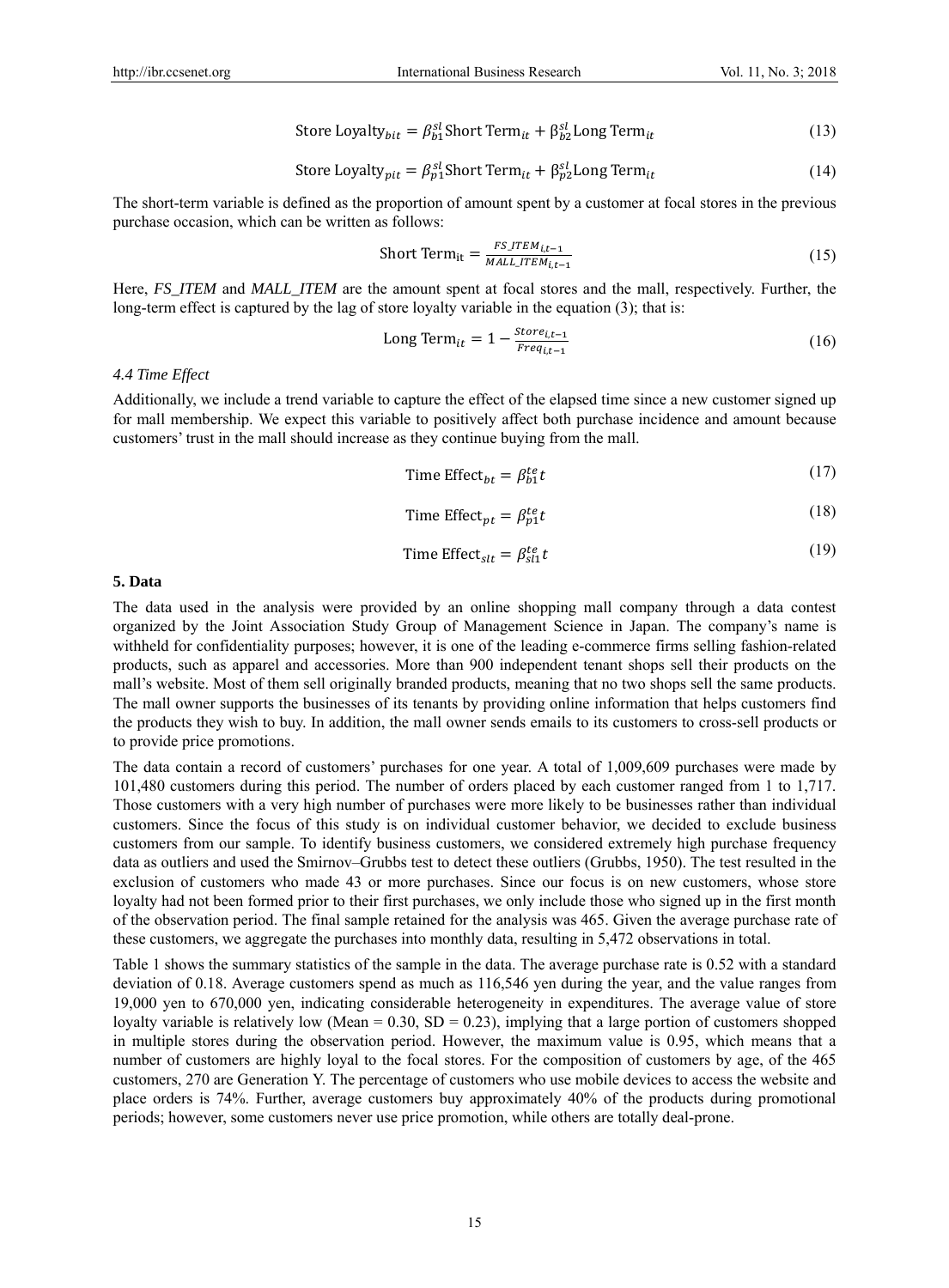## Table 1. Summary Statistics of Data

| Variable               | Number of<br>Customers $(\% )$ | Mean    | Min    | Max     | <b>SD</b> |
|------------------------|--------------------------------|---------|--------|---------|-----------|
| Purchase Rate          |                                | 0.52    | 0.17   | 1.00    | 0.18      |
| Purchase Amount (yen)  |                                | 116,546 | 19,000 | 670,000 | 92612     |
| <b>Store Loyalty</b>   |                                | 0.30    | 0.00   | 0.95    | 0.23      |
| Gender                 |                                |         |        |         |           |
| Male (Gender = $0$ )   | 150 (32.89)                    |         |        |         |           |
| Female (Gender = $1$ ) | 306(67.11)                     |         |        |         |           |
| Generation             |                                |         |        |         |           |
| Y (Age $\leq$ 35)      | 270 (59.21)                    |         |        |         |           |
| X (Age > 35)           | 186 (40.79)                    |         |        |         |           |
| Mobile Device Usage    |                                | 0.74    | 0.00   | 1.00    | 0.40      |
| Deal Proneness         |                                | 0.40    | 0.00   | 1.00    | 0.34      |
|                        |                                |         |        |         |           |

## **6. Results**

We estimated the proposed model by using the Markov Chain Monte Carlo method with 10,000 iterations, where the first 5,000 were "burned-in" to eliminate the influence of initial values. We use the same estimation procedure as in Ansari et al. (2008). We confirmed the convergence of the chain by observing the variation of the posterior means.

#### *6.1 Hypothesis Testing*

The estimation results are represented in Table 2. As shown in the purchase incidence model, the estimates of short-term loyalty are significant, but with a negative sign  $(s_{b1}^{sl} = -8.264)$ . Thus, purchase probability decreases with short-term loyalty, leading to the rejection of  $H1(a)$ . By contrast, the results for the purchase amount model reveal that short-term loyalty positively influences purchase amount  $(s_{p1}^{sl} = 7.166)$ , which supports H1(b). For the effect of long-term store loyalty on purchase incidence, we find the estimate is positive, but insignificant  $(s_{b1}^{sl} = 1.140)$ . Thus, we reject H2(a). However, this variable has a positive effect on purchase amount, as expected ( $s_{p2}^{sl}$  = 4.936), and provides support for H2(b). The results reveal that store loyalty has a negative effect on purchase probability in the short-term, but this effect is not carried over in the long-term. In contrast, store loyalty appears to significantly affect purchase amount, both in the short- and long-term, with the immediate effect tending to be larger than the cumulative effect. The summary of the hypothesis testing is shown in Table 3.

|                               |          | Purchase Incidence |          | Purchase Amount | Store Lovalty |           |
|-------------------------------|----------|--------------------|----------|-----------------|---------------|-----------|
|                               | Mean     | SD.                | Mean     | <b>SD</b>       | Mean          | <b>SD</b> |
| Variable                      |          |                    |          |                 |               |           |
| Intercept                     | $-3.074$ | 1.712              | $-5.591$ | 2.128           | 12.261        | 0.538     |
| Gender                        | $-4.448$ | 0.334              | 6.126    | 0.420           | $-6.730$      | 0.868     |
| Age                           | 5.276    | 0.965              | 2.480    | 0.508           | 3.575         | 0.636     |
| Mobile Device Usage           | 0.205    | 0.875              | 2.079    | 1.537           | $-0.836$      | 0.481     |
| Deal Proneness                | $-1.005$ | 0.866              | $-3.447$ | 1.319           | $-0.821$      | 0.493     |
| Cumulative Purchase Amount    | 0.522    | 0.267              | $-0.178$ | 0.167           | $-0.859$      | 0.099     |
| Cumulative Purchase Frequency | $-0.654$ | 0.164              | 0.551    | 0.050           | 0.430         | 0.091     |
| Short-Term Store Loyalty      | $-8.264$ | 0.544              | 7.166    | 0.419           |               |           |
| Long-Term Store Loyalty       | 1.140    | 1.192              | 4.936    | 1.688           |               |           |
| Trend                         | 0.838    | 0.129              | $-0.417$ | 0.182           | 0.349         | 0.161     |

#### Table 2 Parameter Estimates

*Note:* bold fonts indicate significant estimates (i.e., their 95% HPD intervals do not include 0).

## Table 3. Summary of Hypothesis Testing Results

| <b>Hypothesis</b> | Independent Variable     | Dependent Variable | <b>Expected Direction</b> | Result        |
|-------------------|--------------------------|--------------------|---------------------------|---------------|
| H1(a)             | Short-Term Store Loyalty | Purchase Incidence | $^{(+)}$                  | Not Supported |
| H1(b)             | Short-Term Store Loyalty | Purchase Amount    | $(+)$                     | Supported     |
| H2(a)             | Long-Term Store Loyalty  | Purchase Incidence | $^{(+)}$                  | Not Supported |
| H2(b)             | Long-Term Store Loyalty  | Purchase Amount    | . + '                     | Supported     |

#### *6.2 Store Loyalty Formation*

The results for the store loyalty formation model reveal that the effect of gender, age, cumulative purchase amount, cumulative purchase frequency, and time trend are significant. The estimate of gender is negative, indicating that male customers are more likely to become loyal to certain focal stores than female customers. Further, the estimate of age has a positive sign, which implies that store loyalty is more salient for Generation X customers than for Generation Y customers. Thus, older customers are likely to purchase products from a few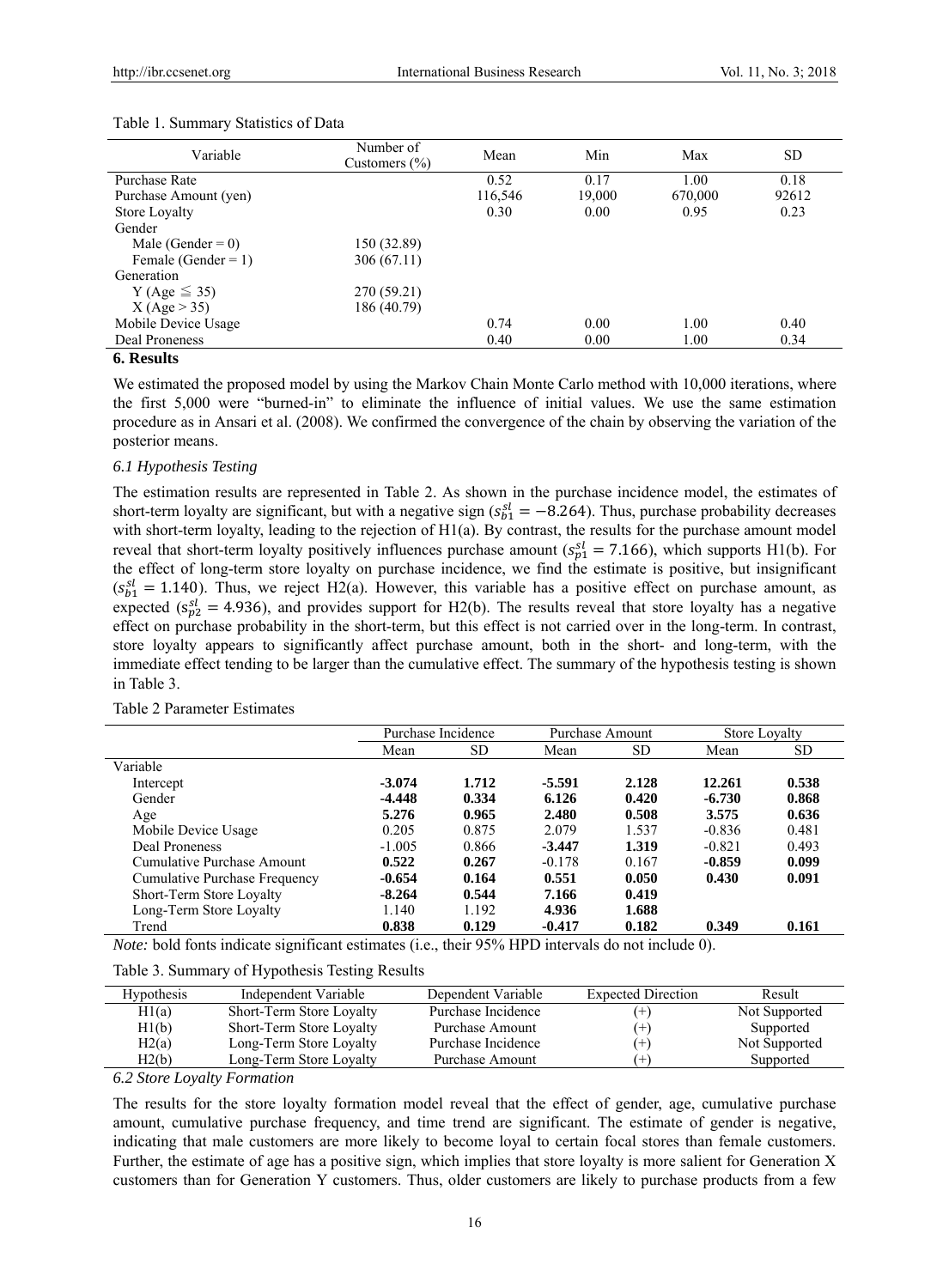focal stores, as compared to younger customers who tend to spread their purchases across several stores. Interestingly, we find that cumulative purchase amount and cumulative purchase frequency have the opposite signs. The former has a negative effect, and the latter has a positive effect, on store loyalty. The results indicate that customers who frequently buy in small amounts are more likely to become store-loyal than those who spend a high amount on each transaction, but do so less frequently. Further, we observe a positive effect of the time trend variable, which indicates that store loyalty increases with the relationship duration between the stores and the customers. In addition, the effects of mobile device usage and deal proneness are insignificant, indicating that these variables do not contribute to the formation of store loyalty.

#### **7. Discussion and Implications**

#### *7.1 Discussion*

In this study, we examine the relationship between store loyalty and mall loyalty of new customers patronizing an online shopping mall. We use purchase incidence and purchase amount as surrogates for behavioral mall loyalty. Further, we divide store loyalty into short- and long-term to capture the immediate and carry-over effect of this variable. The analysis reveals that purchase incidence is negatively affected by short-term store loyalty, but unaffected by long-term store loyalty. This result is contradictory to our expectation that both short- and long-term store loyalty increases purchase event probability. We conjecture this as a result of customers' buying characteristics in the fashion category. Since fashion is not a necessity, customers may have a limited budget to expend in this category. Therefore, high spending in focal stores would negatively affect subsequent purchase events because customers are inclined to balance their budgets. This might be particularly true in the online fashion market where customers are motivated to spend a high amount in a single transaction in order to avoid paying the shipping cost. By contrast, we find that purchase amount increases with both short- and long-term store loyalty, which supports our hypotheses. This result suggests that mall owners should take considerable account of customer loyalty toward their tenants because these attitudinal and behavioral aspects could be critical for future revenue.

This study also identifies the influence of several variables in inducing long-term store loyalty. First, we confirm the significant role of gender, where men are more likely to be store-loyal than women. The result is in line with previous findings that female customers perceive a higher level of risk in online stores than do male customers (Garbarino & Strahilevitz, 2004). In fact, there is evidence that women are less satisfied than men with the online shopping experience (Rodgers & Harris, 2003), which is consistent with our findings. The notion that women exhibit stronger loyalty to individual stores has empirical support from a study by Melnyk, van Osselaer, and Bijmolt (2009). Further, older customers appear to have higher store loyalty than do younger customers. We interpret this as stemming from the fact that older customers tend to perceive a higher risk, and bear higher searching cost, when shopping at online stores (Lian & Yen, 2014). Thus, they would prefer repurchasing in familiar stores, rather than buying from less familiar stores, even when the stores sell more attractive product offerings. Of particular interest, we observe a significant negative effect of cumulative purchase amount and a positive effect of cumulative purchase frequency. This implies that customers who spend higher amounts on each transaction are likely to purchase in different stores, perhaps because they are more involved in the buying process and are motivated to buy in a store that maximizes their utility. In contrast, customers who frequently buy, but in smaller amounts, tend to purchase from familiar stores. Finally, we confirm the positive effect of time trend, which reflects the increasing customer familiarity with the stores over time.

#### *7.2 Implications*

We argue that our findings have several important implications for academia, as well as practitioners. With regard to theoretical implications, this study adds to the literature's novel understanding of how store loyalty affects behavioral mall loyalty in the short- and long-term. While most of the extant studies focus on either store loyalty or mall loyalty, this study addresses the nature of the dynamic relationship between the two. Using actual purchase history data, our analysis shows that store loyalty has an immediate negative effect on purchase incidence, but increases the amount spent by customers given a purchase. Furthermore, this study provides a better understanding of how store loyalty is developed over time, providing useful information for a marketer to build and maintain customer relationships. This is particularly critical in the development of customer loyalty programs where firms want to know the appropriate target customers for such a program. In addition, our findings may be useful to anticipate the sales impact of cross-selling initiatives. In an online shopping mall, it is common practice that the mall owner entices customers to buy additional products from tenant shops by a direct mailing or automated recommendation system. Encouraging customers to buy in familiar stores will increase their store loyalty, and eventually induce customers to spend more money in the future. However, it should be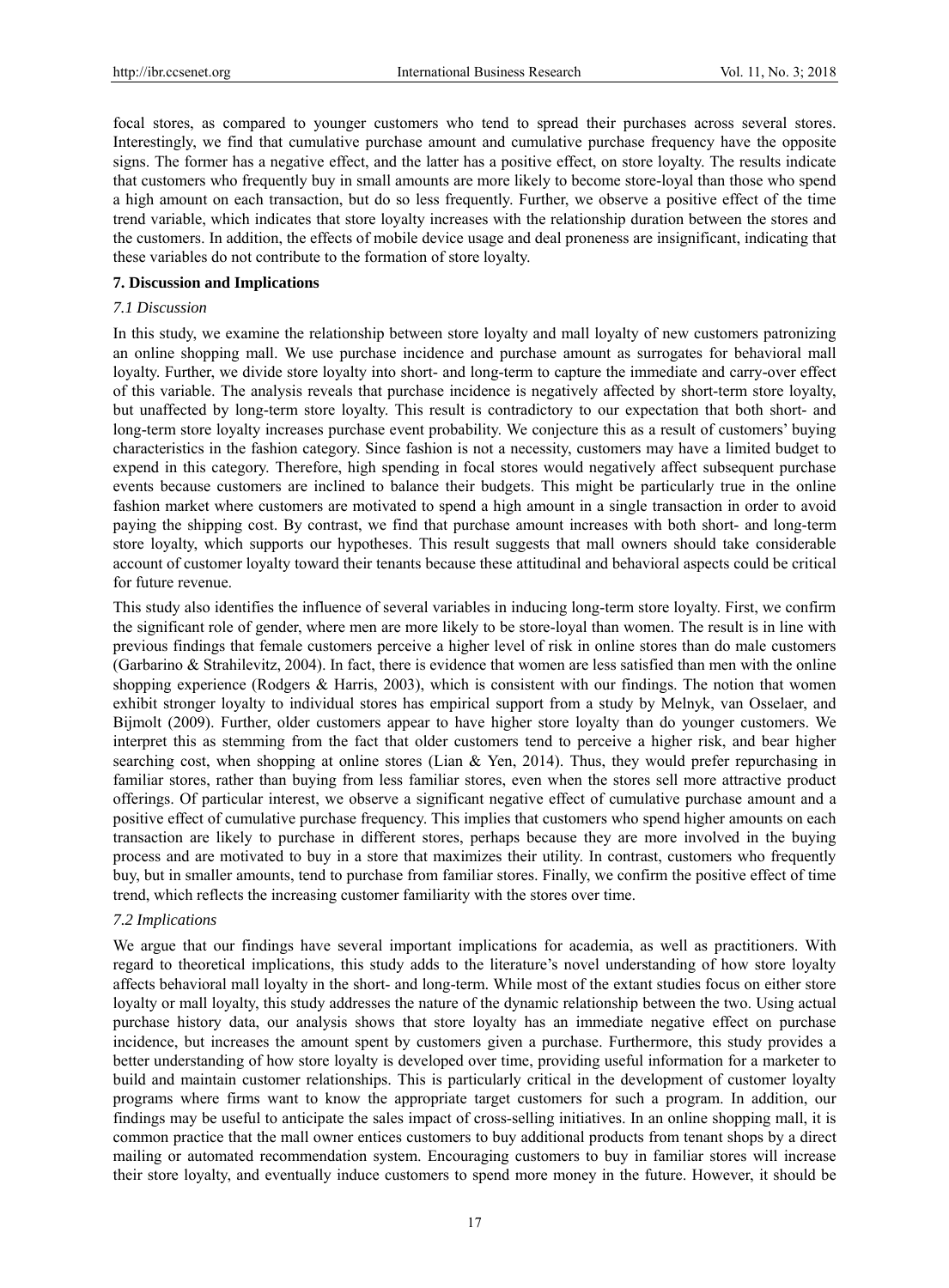noted that this may lead to an immediate decrease in sales after a cross-selling campaign, but will increase revenue in the long-term.

### **8. Conclusion**

This empirical study reveals that customer loyalty toward some focal stores in an online shopping mall affect behavioral patterns over time. In the short-term, store loyalty decreases customer purchase incidence. However, given a purchase, the amount spent is higher for customers with higher store loyalty. Further, it was shown that the formation of long-term store loyalty depends on gender, age, cumulative purchase amount, cumulative purchase frequency, and time trend. These findings are particularly important for mall owners who want to increase their sales through customer loyalty.

However, we also note some limitations of this study. First, we only investigated the impact of store loyalty in the fashion category. Thus, our result may lack generalizability. Further investigation into different product categories is needed to provide external validity. Second, due to data availability, we were restricted to only exploring the behavioral aspect of store loyalty. However, as suggested by previous studies, to examine store loyalty properly, we need to account for customers' attitudes toward the store under consideration. Finally, for the same reason, we are unable to include the role of product involvement, which could be influential in the development of store loyalty (Dick & Basu, 1994). Future research should combine purchase history data and survey data to address these concerns.

## **Acknowledgments**

This research was supported by Japan Society for the Promotion of Science, KAKENHI [grant number 17H02573].

## **References**

- Adkins, L. M. L., Burgess, B., & Wesley, S. (2002). Expanding the loyalty concept to include customer preference for a shopping mall. *International Review of Retail, Distribution and Consumer Research*, *12*(3), 225-236. https://doi.org/10.1080/09593960210139643
- Ahn, T., Ryu, S., & Han, I. (2003). The impact of the online and offline features on the user acceptance of internet shopping malls. *Electronic Commerce Research and Applications*, *3*(4), 405-420. https://doi.org/10.1016/j.elerap.2004.05.001
- Ailawadi, K., Pauwels, K., & Steenkamp, J. B. E. M. (2008). Private-label use and store loyalty. *Journal of Marketing*, *72*(6), 19-30. https://doi.org/10.1509/jmkg.72.6.19
- Ansari, A., Mela, C. F., & Neslin, S. A. (2008). Customer Channel Migration, *Journal of Marketing Research*, *45*(1), 60-76. https://doi.org/10.1509/jmkr.45.1.60
- Babin, B. J., & Attaway, J. S. (2000). Atmospheric affect as a tool for creating value and gaining share of customer. *Journal of Business Research*, *49*(2), 91-99. https://doi.org/10.1016/S0148-2963(99)00011-9
- Bakewell, C., & Mitchell, V. W. (2003). Generation Y female consumer decision-making styles. *International Journal of Retail & Distribution Management*, *31*(2), 95-106. https://doi.org/10.1108/09590550310461994
- Bloemer, J., & Ruyter, K. D. (1998). On the relationship between store image, store satisfaction and store loyalty. *European Journal of marketing*, *32*(5/6), 499-513. https://doi.org/10.1108/03090569810216118
- Business Insider. (2017). "Amazon accounts for 43% of US online retail sales," Available at: http://www.businessinsider.com/amazon-accounts-for-43-of-us-online-retail-sales-2017-2.
- Chebat, J. C., Hedhli, K. E., & Sirgy, M. J. (2009). "How does shopper-based mall equity generate mall loyalty? A conceptual model and empirical evidence," *Journal of Retailing and Consumer Services*, *16*(1), 50-60. https://doi.org/10.1016/j.jretconser.2008.08.003
- Corstjens, M., & Lal, R. (2000). Building Store Loyalty through Store Brands, *Journal of Marketing Research*, *37*(3), 281-292. https://doi.org/10.1509/jmkr.37.3.281.18781
- Dias, P. L. (2003). Generational buying motivations for fashion. *Journal of Fashion Marketing and Management: An International Journal*, *7*(1), 78-86. https://doi.org/10.1108/13612020310464386
- Dick, A. S., & Basu, K. (1994). Customer loyalty: toward an integrated conceptual framework. *Journal of the Academy of Marketing Science*, *22*(2), 99-113. https://doi.org/10.1177%2F0092070394222001
- Erdil, T. S. (2015). Effects of customer Brand Perceptions on Store Image and Purchase Intention: An Application in Apparel Clothing. *Procedia Social and behavioral Sciences*, *207*(20), 196-205.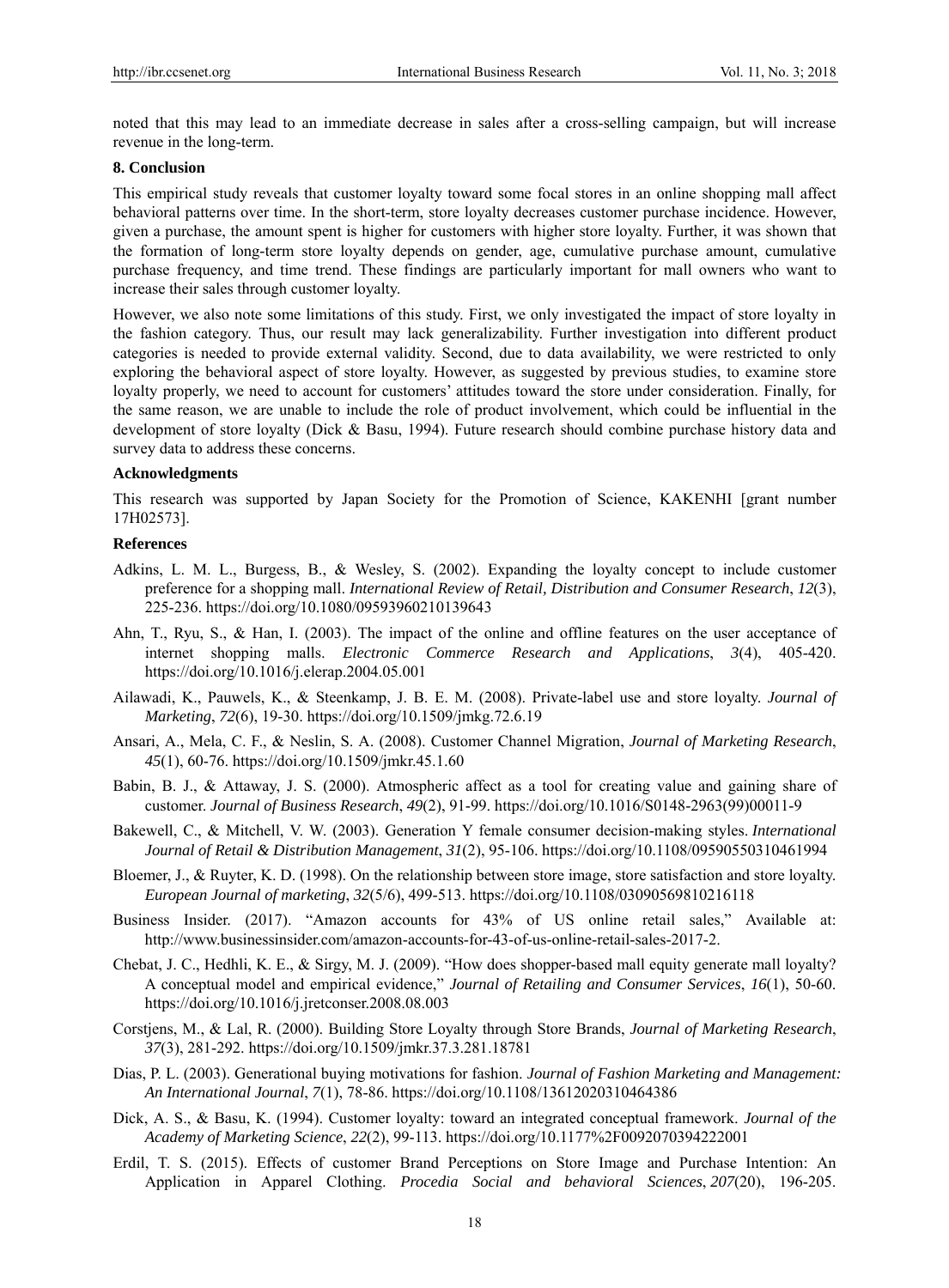https://doi.org/10.1016/j.sbspro.2015.10.088

- Finn, A., & Louviere, J. (1996). Shopping center image, consideration, and choice: anchor store contribution. *Journal of Business Research*, *35*(3), 241-251. https://doi.org/10.1016/0148-2963(95)00129-8
- Fisher, R. J., & Dubé, L. (2005), Gender Differences in Responses to Emotional Advertising: A Social Desirability Perspective, *Journal of Consumer Research*, *31*(4), 850-858. https://doi.org/10.1086/426621
- Garbarino, E., & Johnson, M. S. (1999). The different roles of satisfaction, trust, and commitment in customer relationships. *Journal of Marketing*, *63*(2), 70-87. https://doi.org/10.2307/1251946
- Garbarino, E., & Strahilevitz, M. (2004). Gender differences in the perceived risk of buying online and the effects of receiving a site recommendation. *Journal of Business Research*, *57*(7), 768-775. https://doi.org/10.1016/S0148-2963(02)00363-6
- Grubbs, F. E. (1950). Sample criteria for testing outlying observations. *Annals of Mathematical Statistics*, *21*(1), 27-58. https://doi.org/10.1214/aoms/1177729885
- Haj-salem, N., Chebat, J. C., Michon, R., & Oliveira, S. (2016). Why male and female shoppers do not see mall loyalty through the same lens? The mediating role of self-congruity. *Journal of Business Research*, *69*(3), 1219-1227. https://doi.org/10.1016/j.jbusres.2015.09.011
- Haytko, D. L., & Baker, J. (2004). It's all at the Mall: Exploring Adolescent Girls' Experiences. *Journal of Retailing*, *80*(1), 67-83. https://doi.org/10.1016/j.jretai.2004.01.005
- Hedhli, K. E., Chebat, J. C., & Sirgy, M. J. (2013). Shopping well-being at the mall: Construct, antecedents, and consequences. *Journal of Business Research*, *66*(7), 856-863. https://doi.org/10.1016/j.jbusres.2011.06.011
- Hendershott, P. H., Hendershott, R. J., & Hendershott, T. J. (2001). The future of virtual malls. *Real Estate Finance*, *18*(1) 25-32.
- Kim, J., Jin, B., & Swinney, J. L. (2009), The role of e-tail quality, e-satisfaction and e-trust in online loyalty development process. *Journal of Retailing and Consumer Services*, *16*(4), 239-247. https://doi.org/10.1016/j.jretconser.2008.11.019
- Kim, Y. M., & Shim, K. Y. (2002). The influence of internet shopping mall characteristics and user traits on purchase intent. *Irish Marketing Review*, *15*(2), 25-34.
- Koo, D. M. (2006). The fundamental reasons of e-consumers' loyalty to an online store. *Electronic Commerce Research and Applications*, *5*(2), 117-130. https://doi.org/10.1016/j.elerap.2005.10.003
- Kumar, V., & Shah, D. (2004). Building and Sustaining Profitable Customer Loyalty for the 21st Century. *Journal of Retailing*, *80*(4), 317-329. https://doi.org/10.1016/j.jretai.2004.10.007
- Kumar, V., Pozza, I. D. & Ganesh, J. (2013). Revisiting the satisfaction–loyalty relationship: empirical generalizations and directions for future research, *Journal of Retailing*, *89*(3), 246-262. https://doi.org/10.1016/j.jretai.2013.02.001
- Lian, J. W., & Yen, D. C. (2014). Online shopping drivers and barriers for older adults: Age and gender differences. *Computers in Human Behavior*, *37*, 133-143. https://doi.org/10.1016/j.chb.2014.04.028
- Lin, G. T. R., & Sun, C. C. (2009). Factors influencing satisfaction and loyalty in online shopping: an integrated model. *Online Information Review*, *33*(3), 458-475. https://doi.org/10.1108/14684520910969907
- Majumdar, A. (2005). A model for customer loyalty for retail stores inside shopping malls: An Indian perspective. *Journal of Services Research,* (Special Issue), 47-64.
- Melnyk, V., van Osselaer, S. M. J., & Bijmolt, T. H. A. (2009). Are women more loyal customers than men? Gender differences in loyalty to firms and individual service providers. *Journal of Marketing*, *73*(4), 82-96. https://doi.org/10.1509/jmkg.73.4.82
- Meyers-Levy, J., & Maheswaran, D. (1991). Exploring Differences in Males' and Females' Processing Strategy. *Journal of Consumer Research*, *18*(1), 63-70. https://doi.org/10.1086/209241
- Meyers-Levy, J., & Sternthal, B. (1991). Gender Differences in the Use of Message Cues and Judgments. *Journal of Marketing Research*, *28*(1), 84-96. https://doi.org/10.2307/3172728
- Mittal, V., & Kamakura, W. A. (2001). Satisfaction, repurchase intent, and repurchase behavior: Investigating the moderating effect of customer characteristics. *Journal of Marketing Research*, *38*(1), 131-142. https://doi.org/10.1509/jmkr.38.1.131.18832